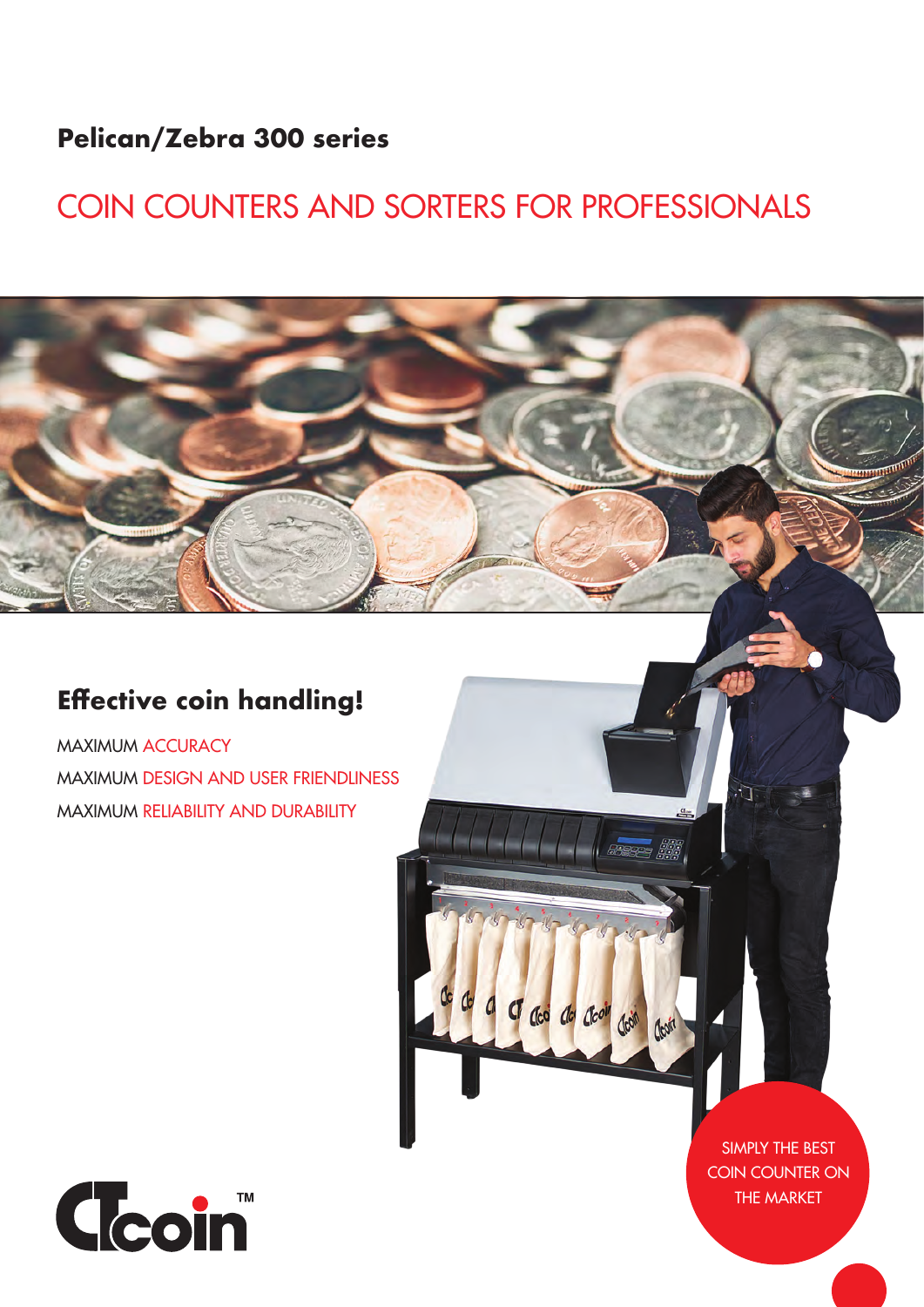

### Pelican/Zebra 300 series DESIGNED FOR PROFESSIONALS

The Pelican/Zebra 300 series, synonymous with accuracy, reliability, durability and gorgeous design. Both the Pelican and Zebra series have already set industry standards for quality, functionality and aesthetic design.

The two different design influences of the Pelican and Zebra series each represent their own unique functionality. The Pelican is easy to attend, operate and service. The design is clean and adaptable to any environment. The inspection tray of the Zebra offers easy removal of dirty and unfit coins. The special design increases counting capability and streamlines overall quicker and problem-free operation, thus providing a beneficial and professional appliance that effortlessly handles, counts and sorts the necessary coinage loads.

The Pelican and Zebra machines are the ideal coin counter and sorters for banking branches, large retailers, CIT applications as well as in all areas where large to medium quantities of coins must be counted and sorted quickly and accurately.

Having manufactured more than 40.000 Pelicans, sold in more than 50 countries worldwide, it is proudly the most sold machine on a global level.

The Pelican/Zebra series comes in different versions and offers:

| Zebra/Pelican 301 counts coins. |                                                                               |
|---------------------------------|-------------------------------------------------------------------------------|
|                                 | <b>Zebra/Pelican 305</b> counts and sorts up to 5 different<br>denominations. |
| Zebra/Pelican 309               | counts and sorts up to 9 different<br>denominations.                          |





*The stainless steel inspection tray and specially designed coin feeder ensures fast and accurate coin counting and sorting with little to no down-time.*

#### DID YOU KNOW?

The iconic Bang & Olufsen designer, David Lewis, was the artist behind the timeless design of the Pelican series.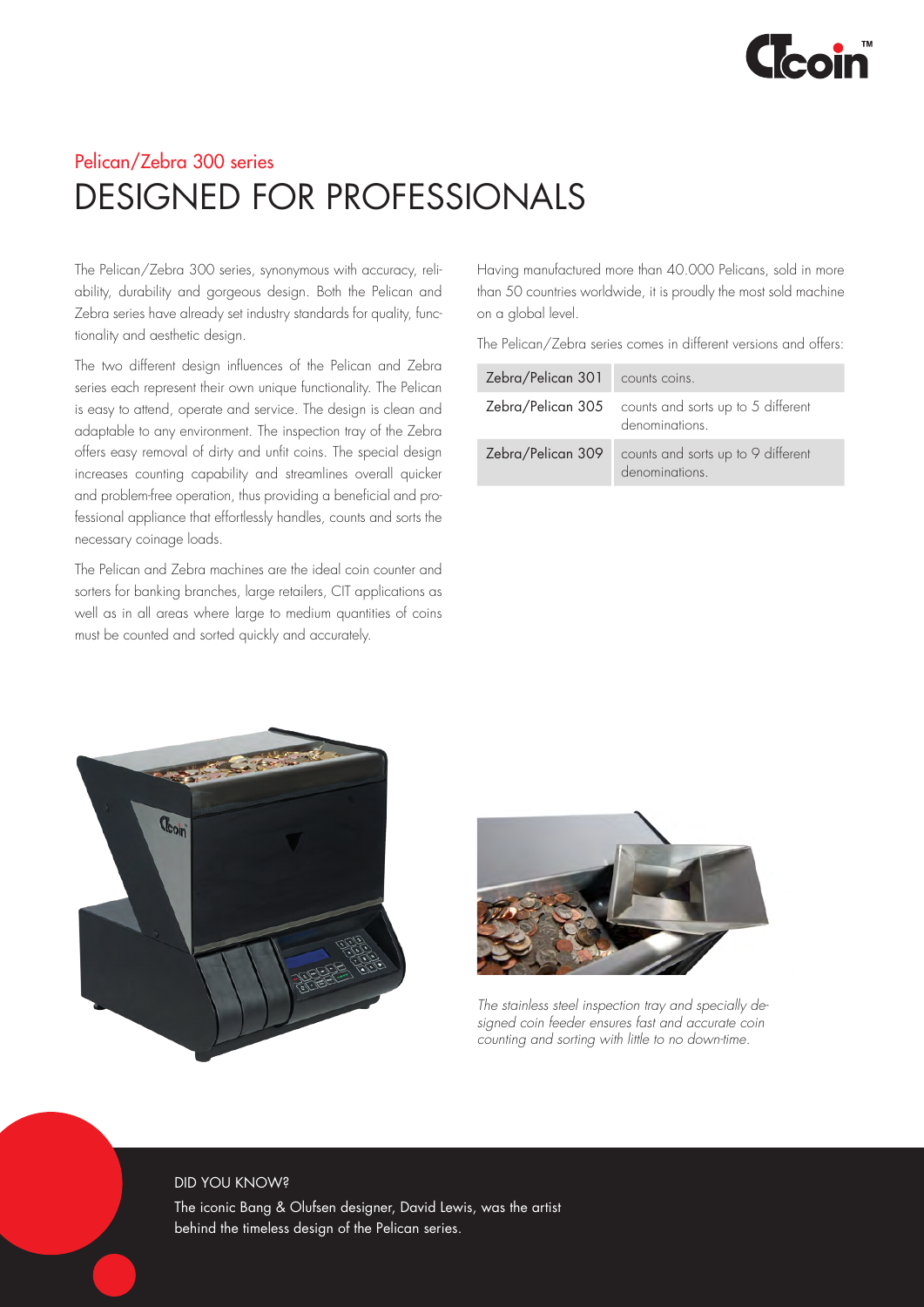

# Pelican/Zebra 300 series FEATURE PACKED TECHNOLOGY

No other table top coin counter and sorter has the feature set of the Pelican and Zebra series. From the advanced CTcoin auto-calibration system for improved accuracy and coin acceptance, to error codes, bag stops and programmable cashier numbers.

Optionally, both series are available with high quality internal or external printers featuring an auto cutter, TrackSensorTM for active sorting, as well as a useful multibagging option in order to sort the same denomination into different bags/drawers. Both series can be equipped with a tubing and special bagging insert. The simplicity of the Pelican and Zebra series emerges from the free-flow or rail technology, thus limiting the amount of moving parts and allowing for near zero maintenance costs. With a counting speed of up to 1,100 cpm (1 EUR cent) and providing the highest accuracy, reliability and durability, these machines are true market leaders in their class.

The ergonomic metal stand for the Pelican and Zebra 309 can be adjusted to any bag height.

- Easy to operate, service and maintain
- Rejection of foreign and counterfeit coins
- Tubing and bagging kit option
- Automatic bag/draw stops
- Accepts up to 20 different denominations;
- Speed of 1,100 cpm (1 EUR cent)
- Cashier and ID number
- Acceptance of a single denomination and rejection of all others
- Multitude of various counters and counting reports
- Memory functions and error codes for easy problem solving
- Multibagging i.e. collect the same coin denomination in up to 3 different bags
- Active sorting of up to 2 denominations (TrackSensorTM)
- Optional Communication Module (XML transaction, event and verification data via USB/LAN)
- 2-year warranty and local technical support
- Cashier number, comprehensive fee system, dual language capabilities
- Optionally internal/external high quality printer with auto cutter, logo, barcode and header/footer capability
- Special colours and stand available



*Intelligent bagging and tubing options in both the Pelican and Zebra series.*



*Market and language adaptable. Flexibility is key for CTcoin..*



*Fast, accurate and reliable counting and sorting of up to 1,100 cpm.*



*Waste tray for dirt and debris.* 

CTcoin Pelican and Zebra products are the most widely used professional table top product in the world. Financial institutions, CIT companies, post offices, transport companies, gaming and vending companies and the retail sector globally, have recognized the superior quality and reliability of the CTcoin products.